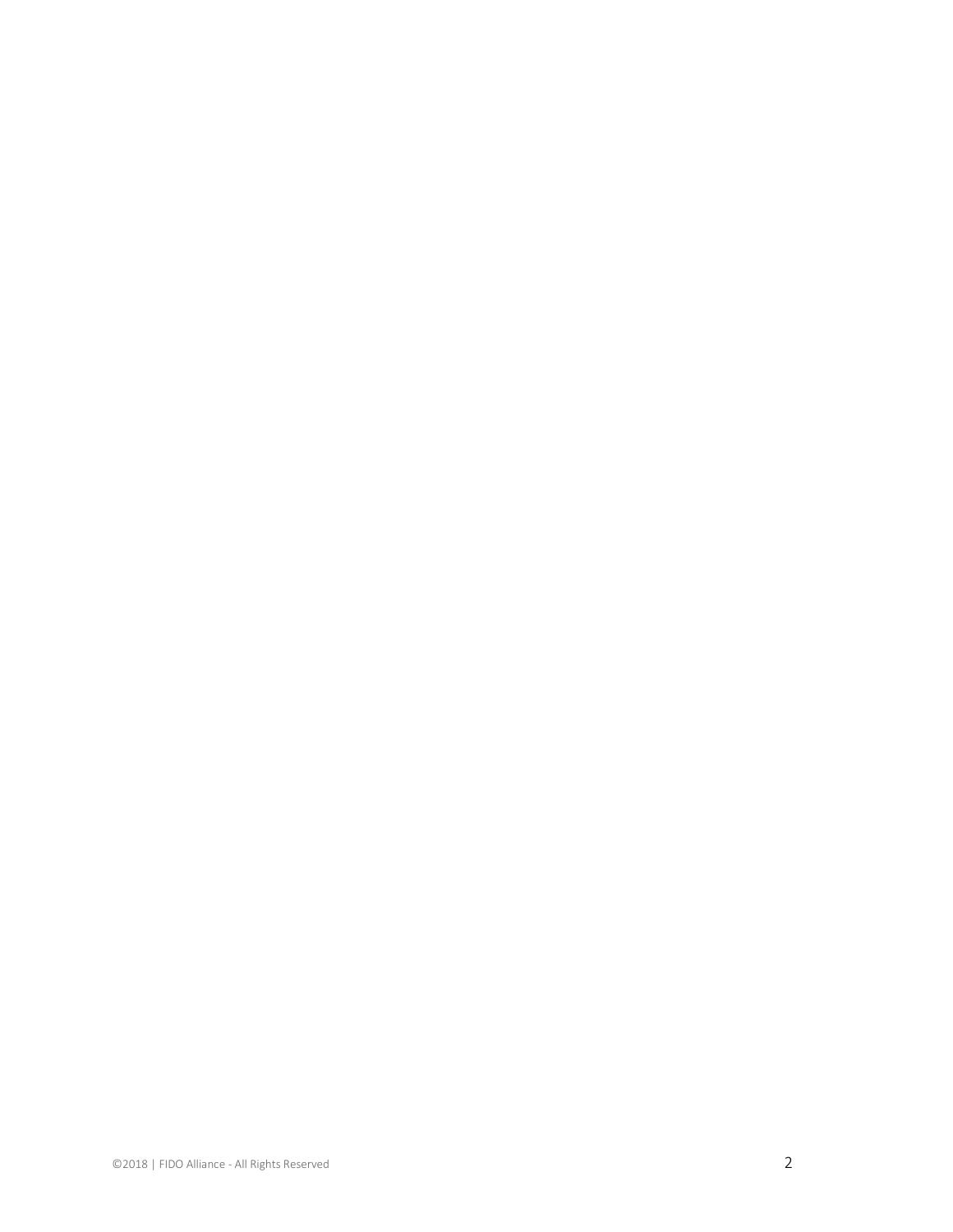#### Contents

| $\mathbf{1}$   |     |  |
|----------------|-----|--|
|                | 1.1 |  |
|                | 1.2 |  |
|                | 1.3 |  |
|                | 1.4 |  |
|                | 1.5 |  |
|                | 1.6 |  |
|                | 1.7 |  |
| $\overline{2}$ |     |  |
|                | 2.1 |  |
|                | 2.2 |  |
|                | 2.3 |  |
|                | 2.4 |  |
|                | 2.5 |  |
|                | 2.6 |  |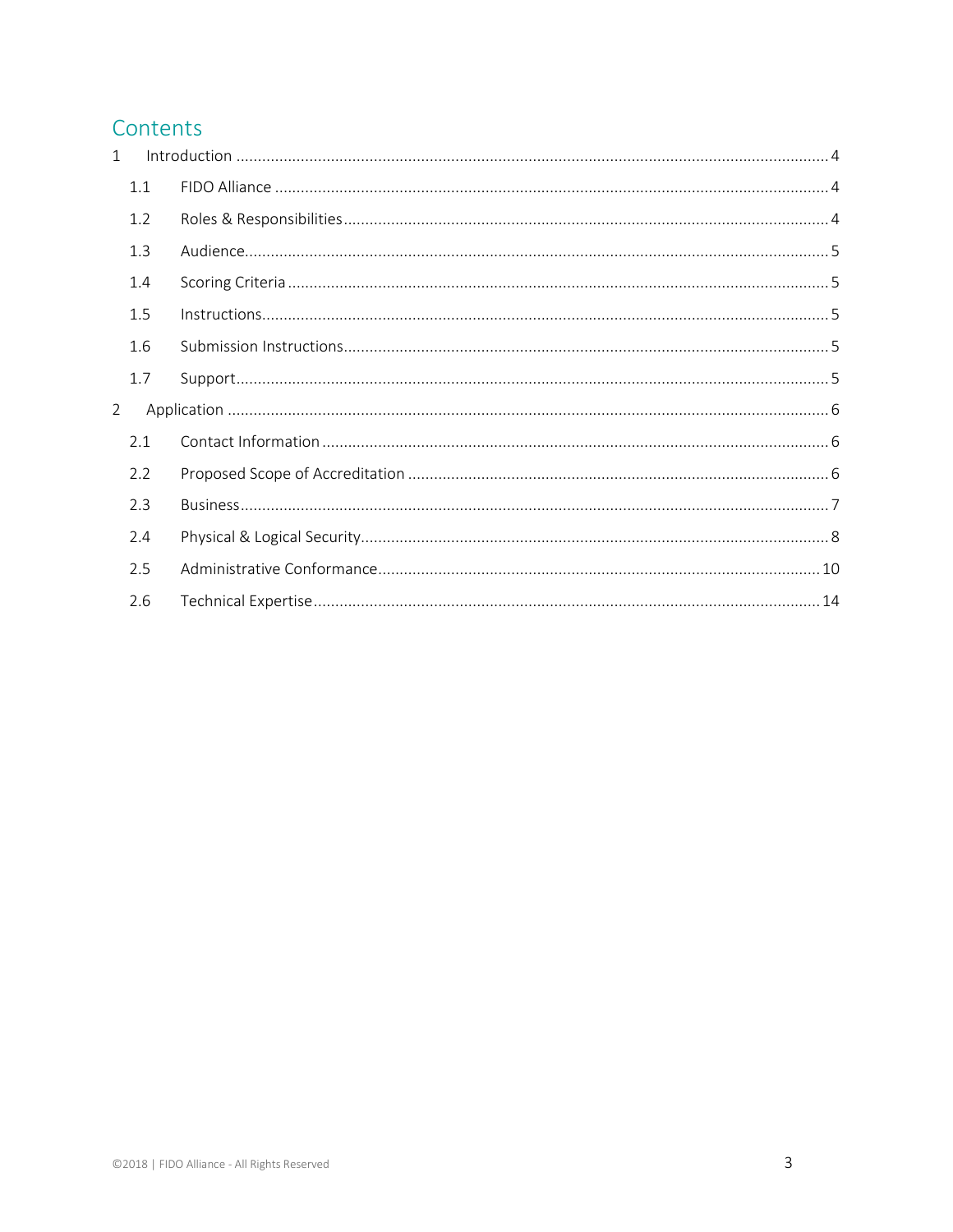## <span id="page-3-0"></span>1 Introduction

This Application is part of the FIDO Accredited Biometric Laboratory Program. It is intended for Biometric Laboratories that wish to complete evaluations and testing as part of the FIDO Biometrics Certification Program for evaluating biometric subcomponents/subsystems.

#### <span id="page-3-1"></span>1.1 FIDO Alliance

FIDO Alliance is an industry consortium defining the specifications supporting a full range of authentication technologies, including biometrics such as fingerprint and iris scanners, voice and facial recognition, in addition to existing Restricted Operating Environments (ROE) standards such as Trusted Platform Modules (TPM), Trusted Execution Environment (TEE) and Security Elements (SE).

FIDO's Certification Program is intended to assess the biometric subcomponents that will be integrated into authenticators seeking FIDO Authenticator Certification. This process requires a third-party lab to be involved to evaluate the biometric subcomponent/subsystem. For this purpose, FIDO created a Biometric Laboratory Accreditation Program.

#### <span id="page-3-2"></span>1.2 Roles & Responsibilities

#### Certification Working Group (CWG)

FIDO working group responsible for the approval of policy documents and ongoing maintenance of policy documents once a certification program is launched.

#### Biometrics Assurance Subgroup

FIDO subgroup of the CWG responsible for defining the Biometric Requirements and Test Procedures to develop the Biometrics Certification program and to act as an SME following the launch of the program.

#### Vendor

Party seeking certification. Responsible for providing the testing harness to perform both online and offline testing that includes enrollment system (with data capture sensor) and verification software.

#### Original Equipment Manufacturer (OEM)

Company whose goods are used as components in the products of another company, which then sells the finished items to users.

#### Accredited Laboratory

Party performing testing. Testing will be performed by third-party test laboratories Accredited by FIDO to perform Biometric Certification Testing.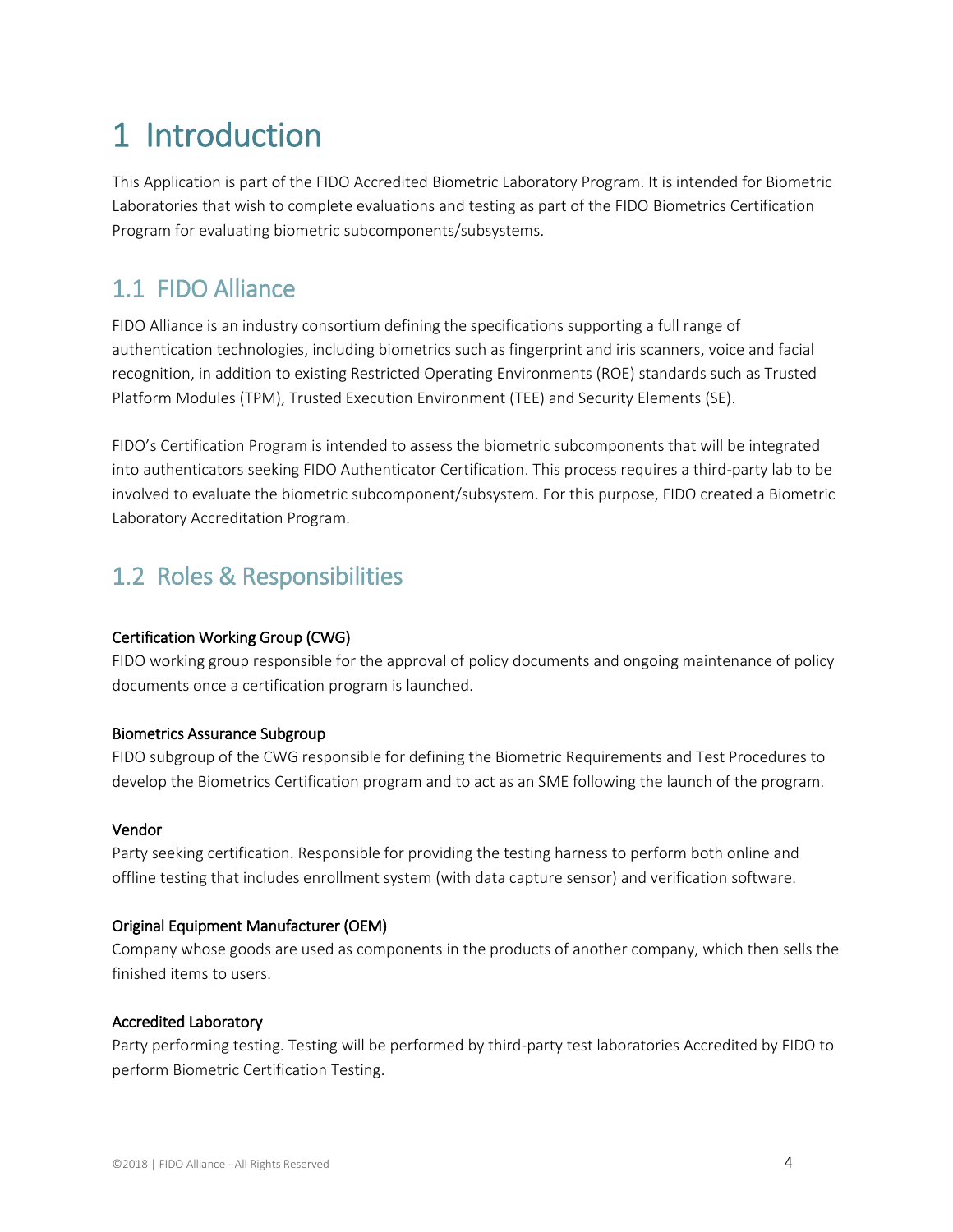#### <span id="page-4-0"></span>1.3 Audience

<span id="page-4-1"></span>This Application is intended for Laboratories to request a FIDO Biometric Laboratory Accreditation.

### 1.4 Scoring Criteria

The Application will be scored for each requirement as follows:

- PASSED = The information provided by the lab sufficiently meets the requirement
- INCONCLUSIVE = The information provided by the lab is incomplete or not sufficient to meet the requirement.
- FAILED = The information provided does not meet the requirement.

For INCONCLUSIVE and FAILED results the Biometric Secretariat will provide additional information as an informative recommendation.

<span id="page-4-2"></span>A laboratory must have all requirements as PASSED to be Approved by the Biometric Secretariat.

#### 1.5 Instructions

Laboratories should complete all questions in this Application. If attachments are to be included with the application please indicate them in the file name as [LaboratoryName]-AccreditationApplication-[Application Section].

#### <span id="page-4-3"></span>1.6 Submission Instructions

Please submit as follows:

1. Submit your Accreditation Request[: https://fidoalliance.org/certification/lab-accreditation](https://fidoalliance.org/certification/lab-accreditation-request/)[request/](https://fidoalliance.org/certification/lab-accreditation-request/)

2. Once the application is approved (you will be notified by email), you should Request an Account for the Certification System from [certification@fidoalliance.org](mailto:certification@fidoalliance.org), everything from hereon is available on the Online Dashboard.

3. Once this is done, you can use your account to add the FIDO Laboratory Evaluation agreement and follow the application process for submitting all supporting documents

### <span id="page-4-4"></span>1.7 Support

For help and support, contact the FIDO Certification Secretariat at [certification@fidoalliance.org.](mailto:certification@fidoalliance.org)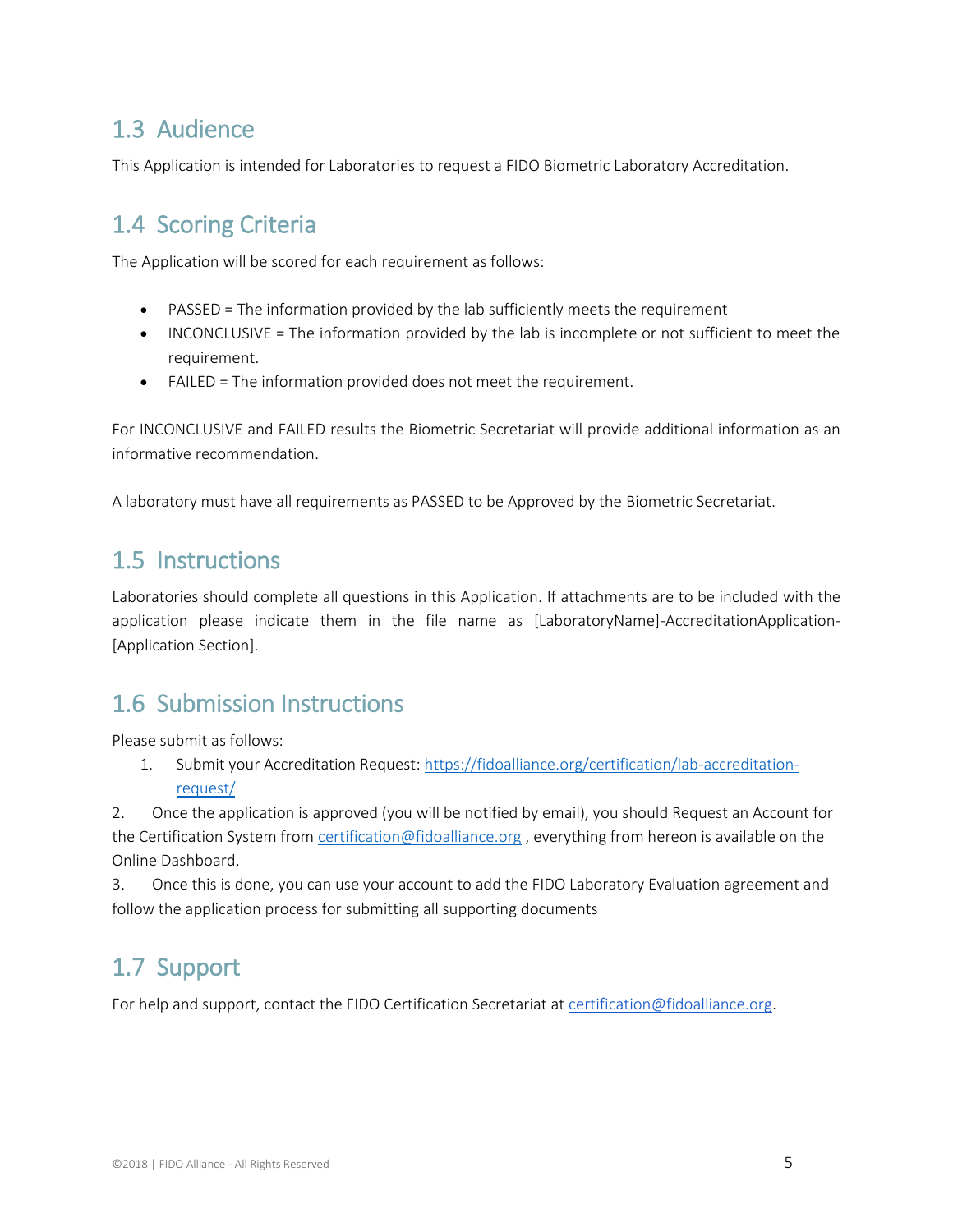# <span id="page-5-0"></span>2 Application

### <span id="page-5-1"></span>2.1 Contact Information

Please provide the following contact information:

| <b>Contact Information</b> |  |
|----------------------------|--|
| <b>Company Name</b>        |  |
| <b>Physical Address</b>    |  |
|                            |  |
| <b>Mailing Address</b>     |  |
| (If different than above)  |  |
| Zip Code                   |  |
| Country                    |  |
| <b>Phone Number</b>        |  |
| Authorized Representative  |  |
| Authorized Rep. Title      |  |
| Authorized Rep. Email      |  |
| Authorized Rep. Phone      |  |

### <span id="page-5-2"></span>2.2 Proposed Scope of Accreditation

Please indicate the scope of Accreditation you wish to perform as an Accredited Laboratory:

| Scope of Accreditation         |  |
|--------------------------------|--|
| <b>Biometric Certification</b> |  |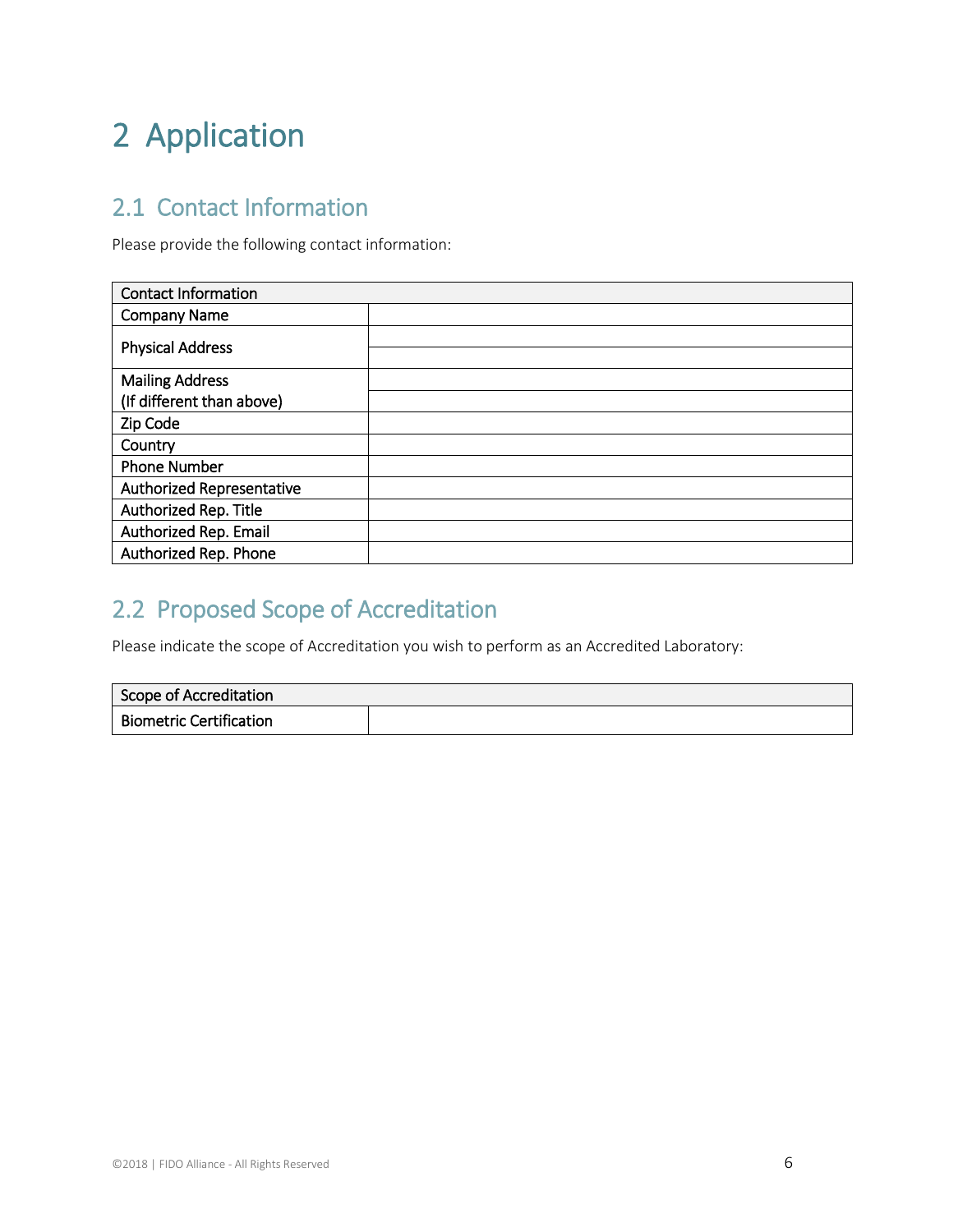### <span id="page-6-0"></span>2.3 Business

Please provide the following evidence of business practices:

| <b>Business</b>                                                                 |         |                    |
|---------------------------------------------------------------------------------|---------|--------------------|
| Laboratory Services<br>Structure of the Organization<br>(including Design Area) |         |                    |
|                                                                                 |         |                    |
| Top 10 Vendors and percentage of                                                | Vendor  | Revenue Percentage |
| revenue received for each Vendor<br>relative to Total Revenue                   | $1. \,$ |                    |
|                                                                                 | 2.      |                    |
|                                                                                 | 3.      |                    |
|                                                                                 | 4.      |                    |
|                                                                                 | 5.      |                    |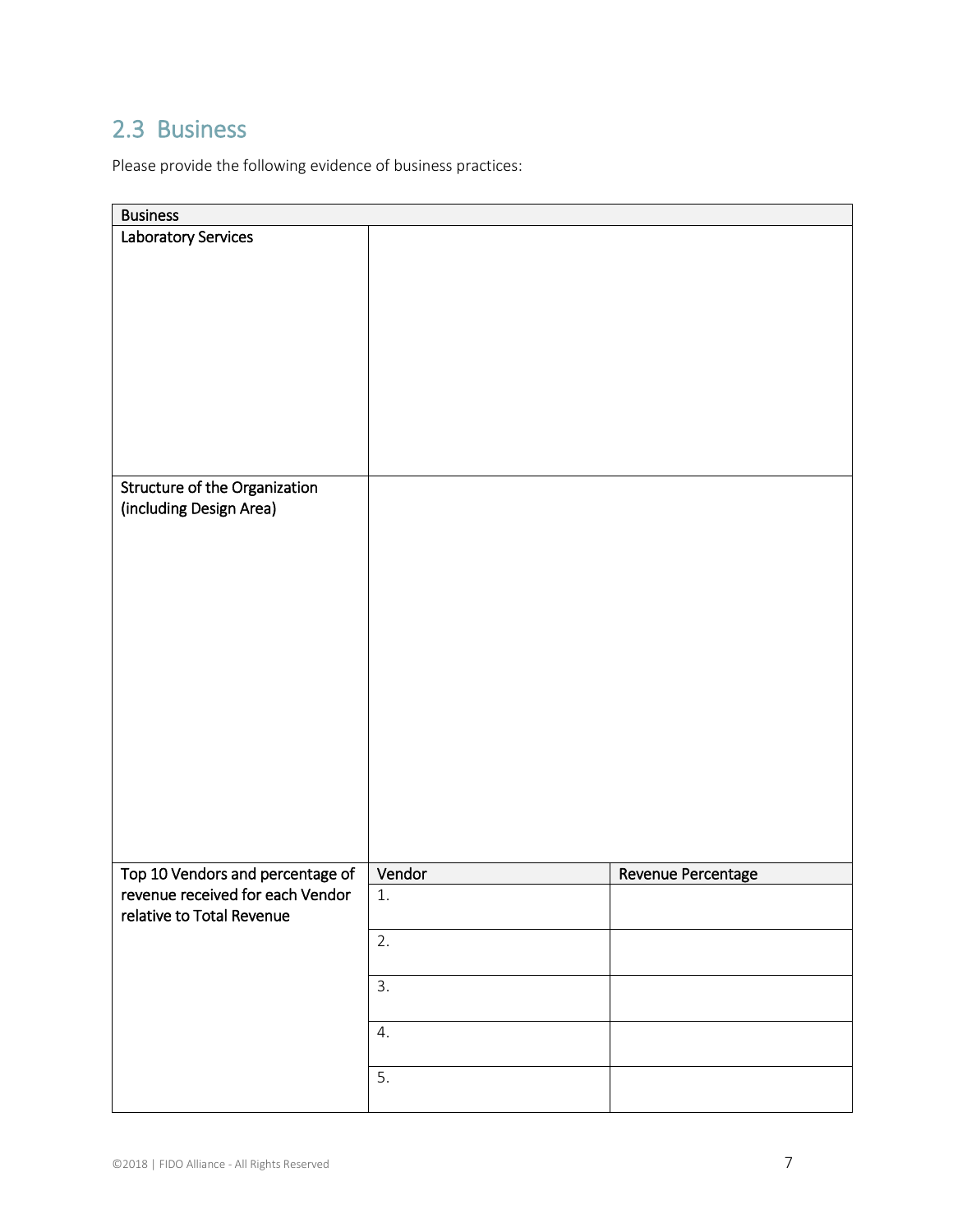| <b>Business</b>                  |     |  |
|----------------------------------|-----|--|
|                                  | 6.  |  |
|                                  |     |  |
|                                  | 7.  |  |
|                                  |     |  |
|                                  | 8.  |  |
|                                  |     |  |
|                                  | 9.  |  |
|                                  |     |  |
|                                  | 10. |  |
|                                  |     |  |
| Certificate of Ownership and/or  |     |  |
| <b>Tax Identification Number</b> |     |  |

## <span id="page-7-0"></span>2.4 Physical & Logical Security

Please provide the following evidence of physical and logical security:

Note: Evidence from ISO 17025 or CC Audit Reports may be used.

| Physical & Logical Security  |  |
|------------------------------|--|
| Physical and Logical Network |  |
| <b>Security Measures</b>     |  |
|                              |  |
|                              |  |
|                              |  |
|                              |  |
|                              |  |
|                              |  |
|                              |  |
|                              |  |
|                              |  |
|                              |  |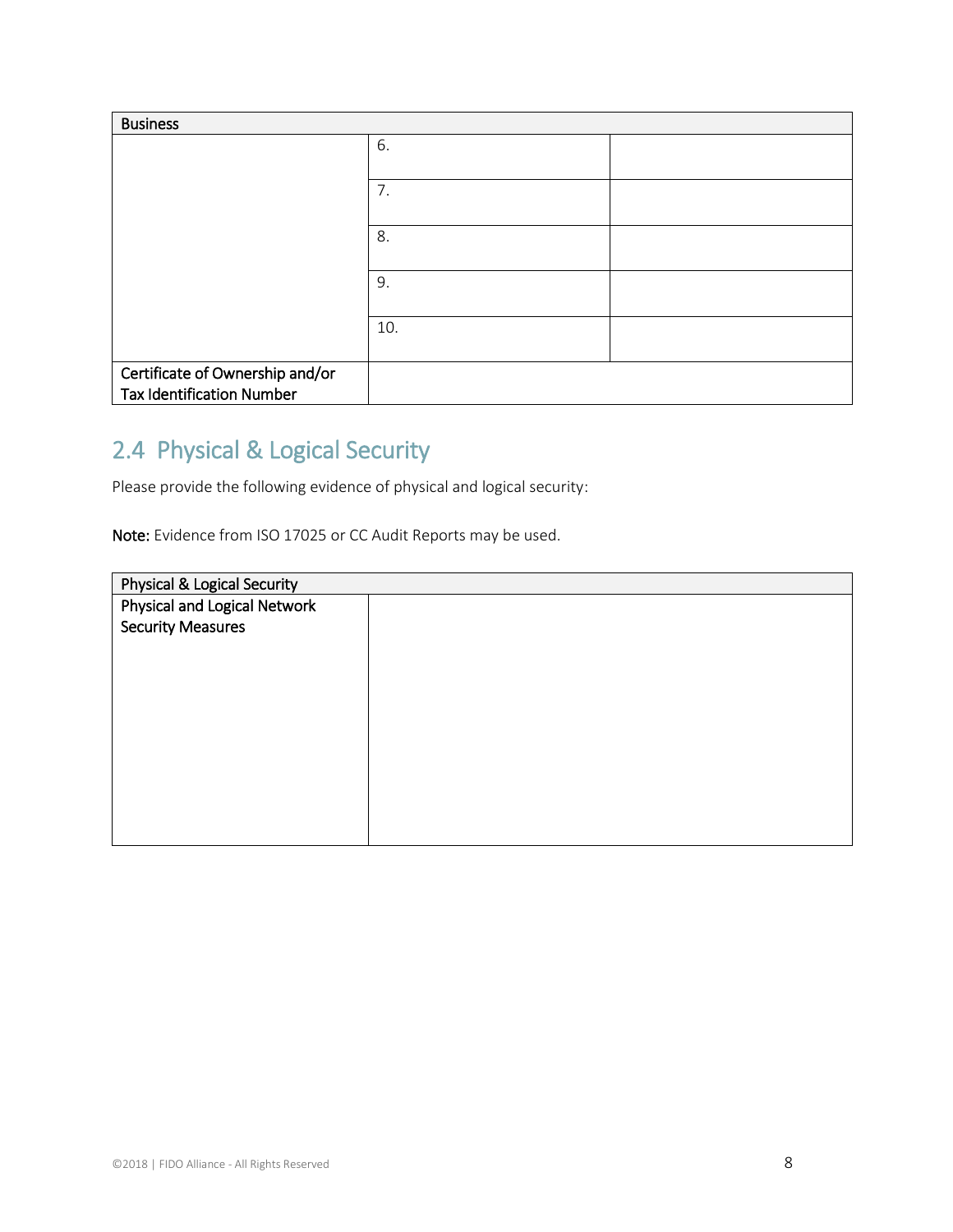| Physical & Logical Security<br>Personnel Background Check<br><b>Security Policies</b> |
|---------------------------------------------------------------------------------------|
|                                                                                       |
|                                                                                       |
|                                                                                       |
|                                                                                       |
|                                                                                       |
|                                                                                       |
|                                                                                       |
|                                                                                       |
|                                                                                       |
|                                                                                       |
|                                                                                       |
|                                                                                       |
|                                                                                       |
|                                                                                       |
|                                                                                       |
|                                                                                       |
|                                                                                       |
|                                                                                       |
| <b>Confidential Data Protection</b>                                                   |
| Practices                                                                             |
|                                                                                       |
|                                                                                       |
|                                                                                       |
|                                                                                       |
|                                                                                       |
|                                                                                       |
|                                                                                       |
|                                                                                       |
|                                                                                       |
|                                                                                       |
|                                                                                       |
|                                                                                       |
|                                                                                       |
|                                                                                       |
|                                                                                       |
|                                                                                       |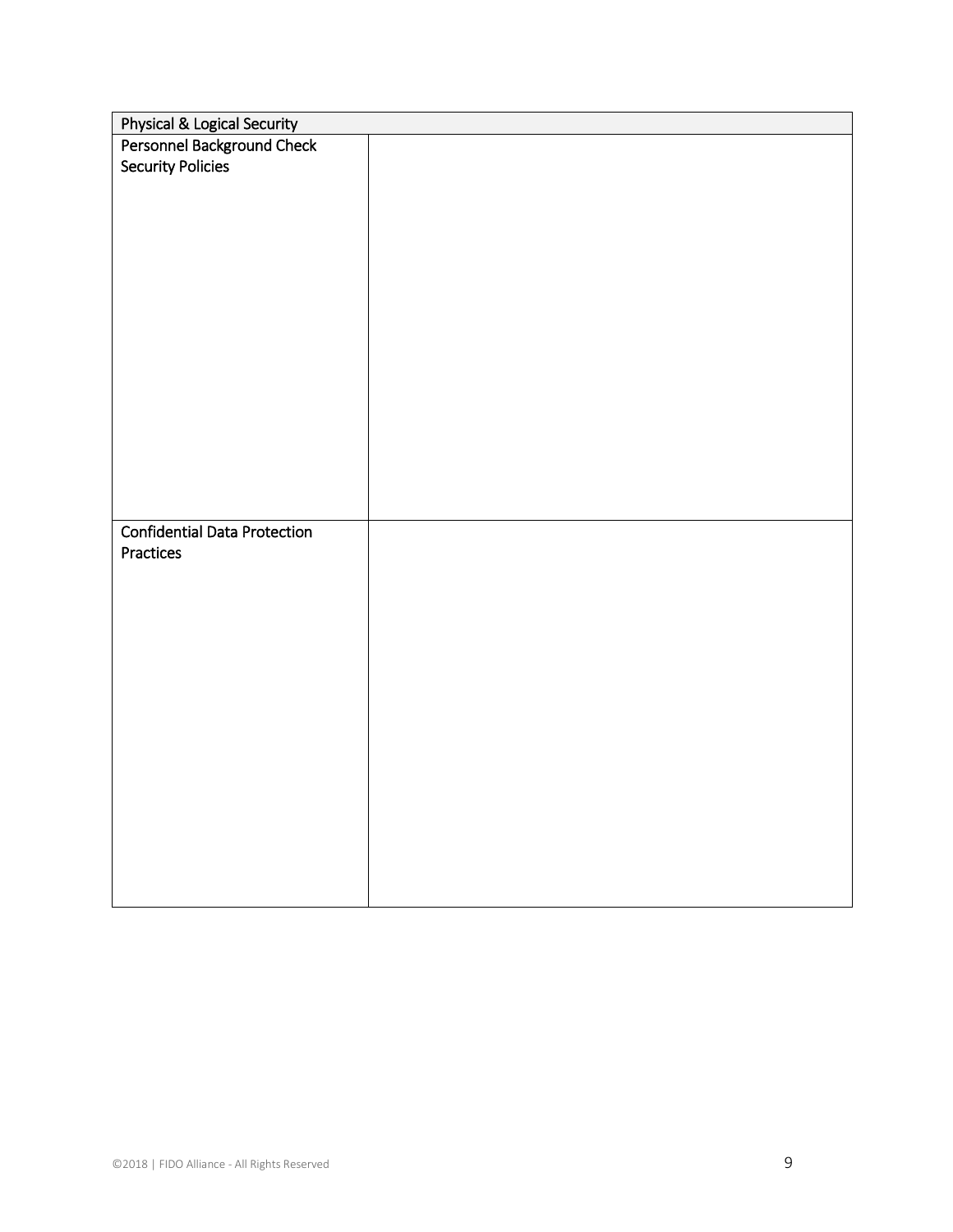## <span id="page-9-0"></span>2.5 Administrative Conformance

Please provide the following evidence of administrative conformance:

Note: Evidence from ISO 17025 or CC Audit Reports may be used.

| Administrative Conformance      |  |
|---------------------------------|--|
| <b>Quality Assurance System</b> |  |
|                                 |  |
|                                 |  |
|                                 |  |
|                                 |  |
|                                 |  |
|                                 |  |
|                                 |  |
|                                 |  |
|                                 |  |
|                                 |  |
|                                 |  |
|                                 |  |
|                                 |  |
|                                 |  |
|                                 |  |
|                                 |  |
|                                 |  |
|                                 |  |
|                                 |  |
|                                 |  |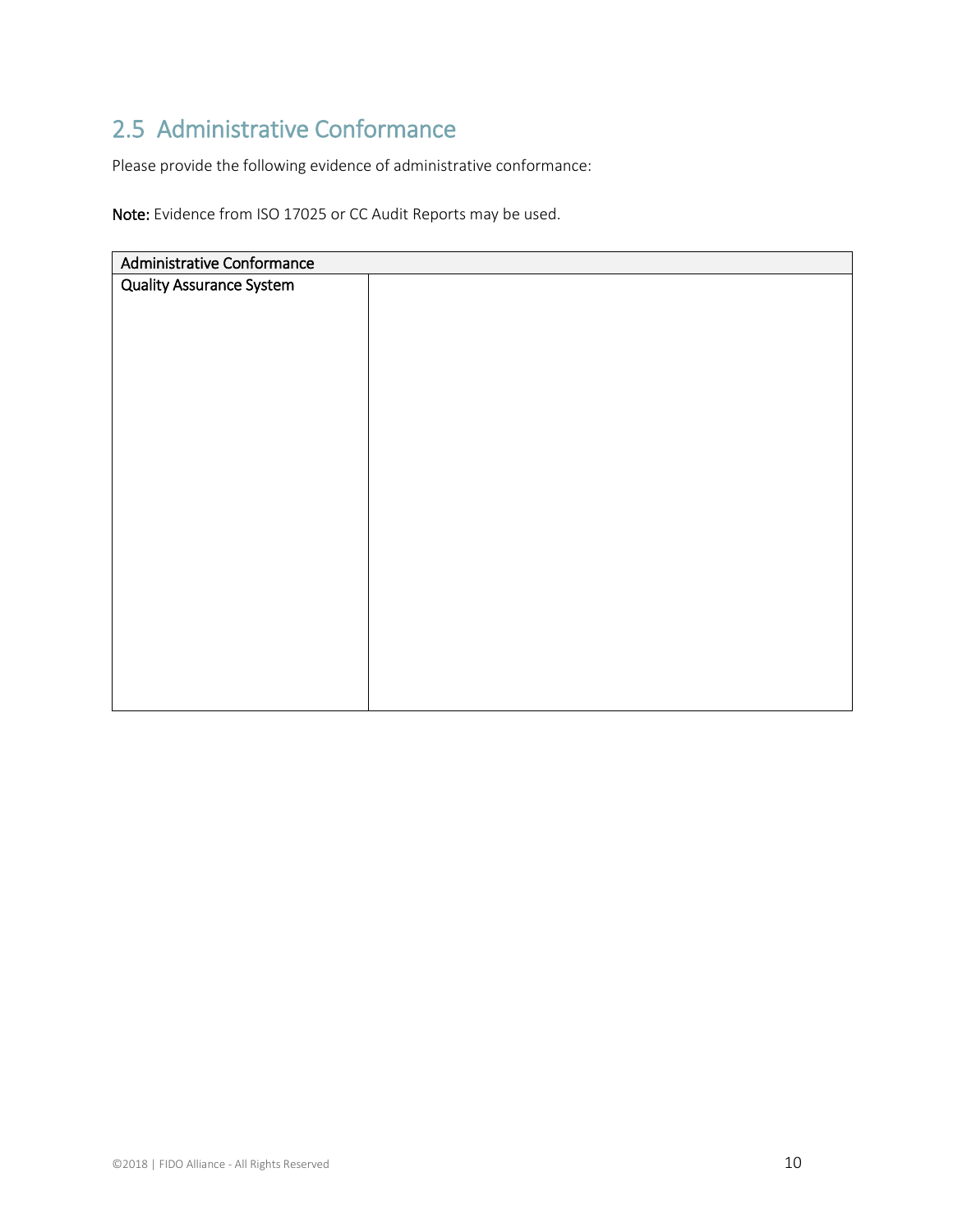| Administrative Conformance                                       |                       |  |
|------------------------------------------------------------------|-----------------------|--|
| Laboratory Personnel &                                           |                       |  |
| Qualifications                                                   |                       |  |
|                                                                  |                       |  |
|                                                                  |                       |  |
|                                                                  |                       |  |
|                                                                  |                       |  |
|                                                                  |                       |  |
|                                                                  |                       |  |
|                                                                  |                       |  |
|                                                                  |                       |  |
|                                                                  |                       |  |
|                                                                  |                       |  |
|                                                                  |                       |  |
|                                                                  |                       |  |
|                                                                  |                       |  |
|                                                                  |                       |  |
|                                                                  |                       |  |
|                                                                  |                       |  |
| Proposed Approved Evaluators                                     | <b>Evaluator Name</b> |  |
|                                                                  | 1.                    |  |
| Note: One Approved Evaluator is                                  |                       |  |
| required.                                                        | 2.                    |  |
|                                                                  |                       |  |
| Evaluators must complete the<br>FIDO Training and Knowledge Test | 3.                    |  |
| to be considered Approved                                        |                       |  |
| Evaluators.                                                      | 4.                    |  |
|                                                                  |                       |  |
|                                                                  | 5.                    |  |
|                                                                  | 6.                    |  |
|                                                                  |                       |  |
|                                                                  |                       |  |
|                                                                  |                       |  |
|                                                                  | 7.                    |  |
|                                                                  |                       |  |
|                                                                  | 8.                    |  |
|                                                                  | 9.                    |  |
|                                                                  |                       |  |
|                                                                  | $10.$                 |  |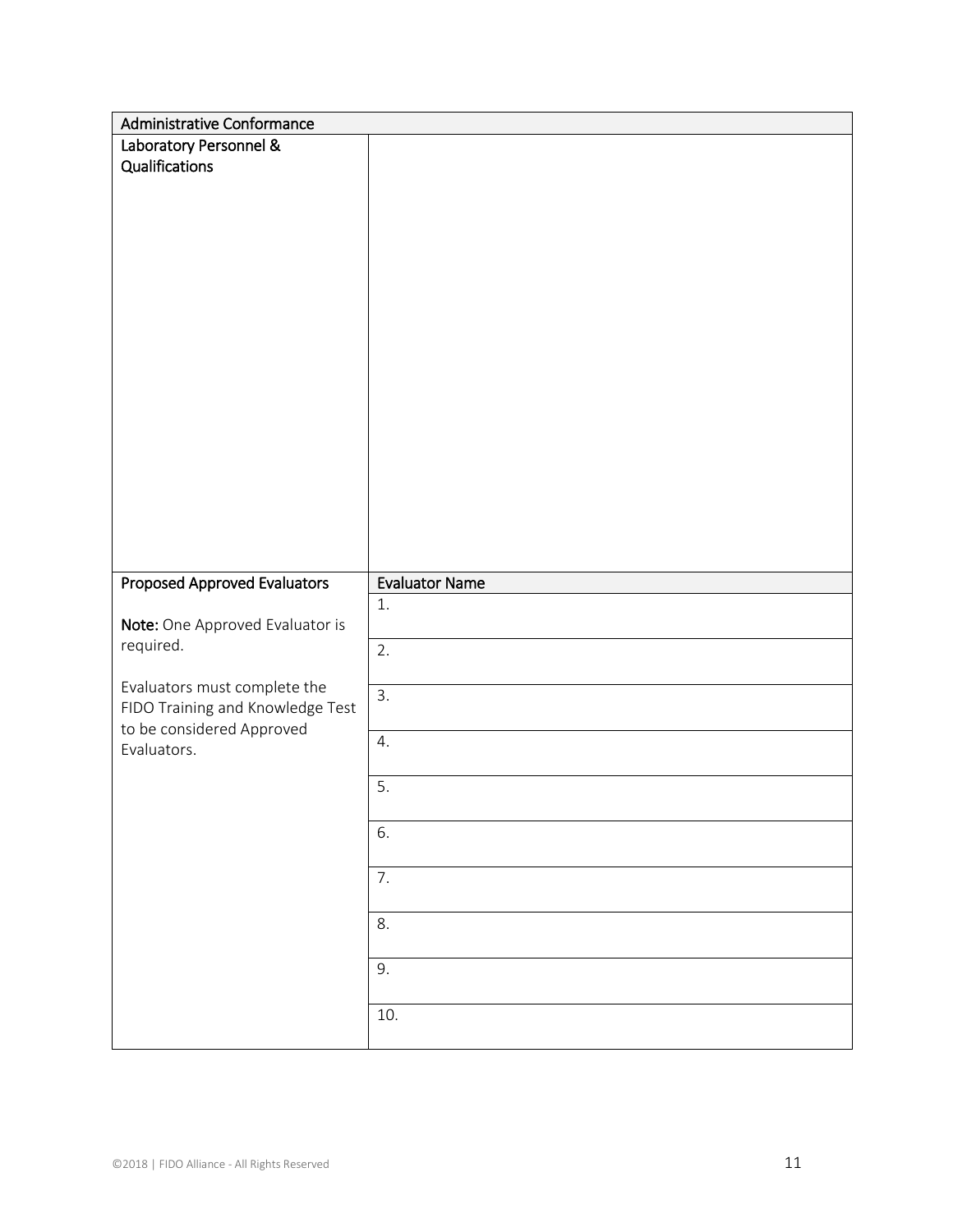| Administrative Conformance |  |
|----------------------------|--|
| Laboratory Equipment and   |  |
| Techniques                 |  |
|                            |  |
|                            |  |
|                            |  |
|                            |  |
|                            |  |
|                            |  |
|                            |  |
|                            |  |
|                            |  |
|                            |  |
|                            |  |
|                            |  |
|                            |  |
|                            |  |
|                            |  |
|                            |  |
|                            |  |
| Laboratory Security Policy |  |
|                            |  |
|                            |  |
|                            |  |
|                            |  |
|                            |  |
|                            |  |
|                            |  |
|                            |  |
|                            |  |
|                            |  |
|                            |  |
|                            |  |
|                            |  |
|                            |  |
|                            |  |
|                            |  |
|                            |  |
|                            |  |
|                            |  |
|                            |  |
|                            |  |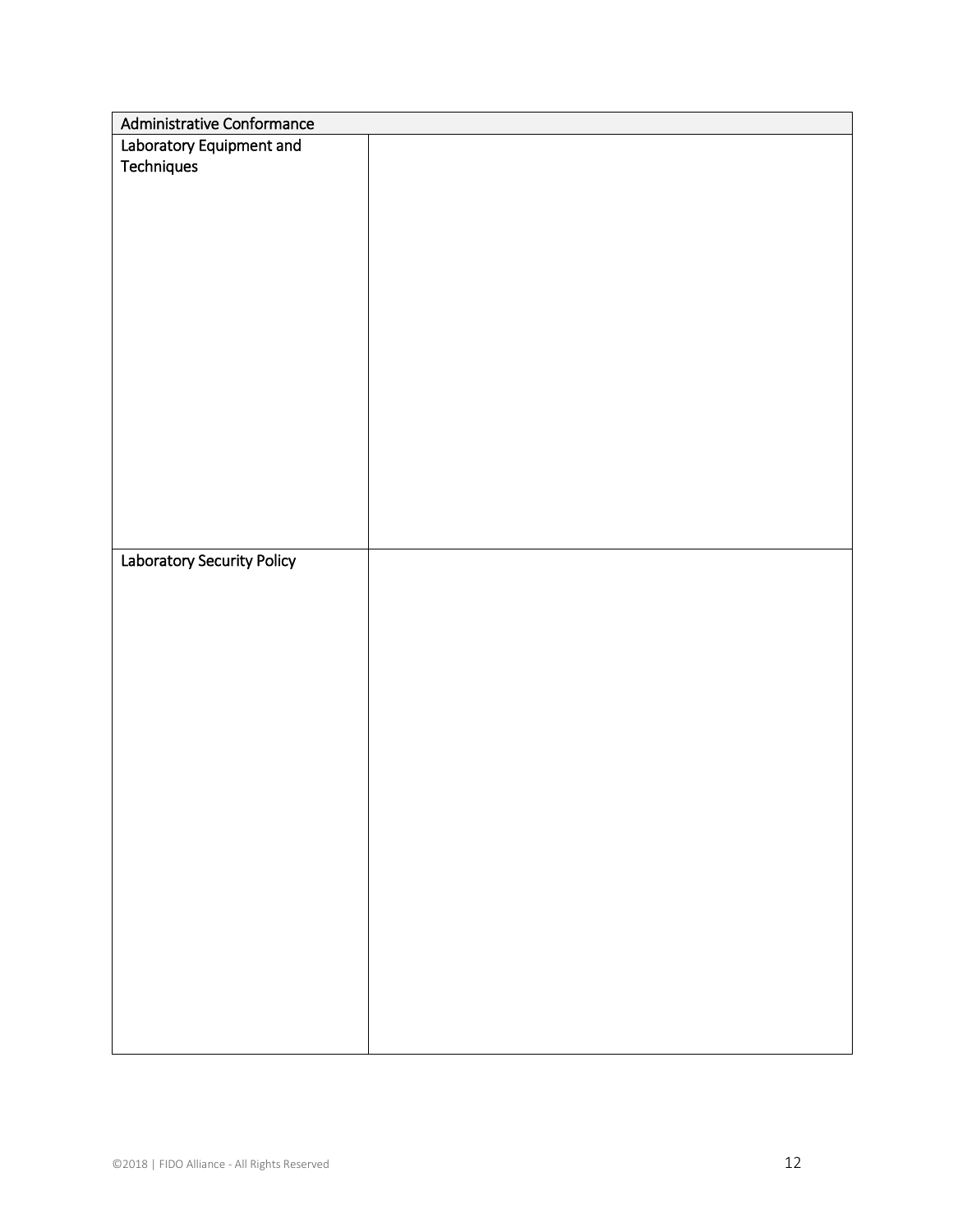| Administrative Conformance  |  |
|-----------------------------|--|
| Laboratory Asset Management |  |
| System                      |  |
|                             |  |
|                             |  |
|                             |  |
|                             |  |
|                             |  |
|                             |  |
|                             |  |
|                             |  |
|                             |  |
|                             |  |
|                             |  |
|                             |  |
|                             |  |
|                             |  |
|                             |  |
|                             |  |
|                             |  |
|                             |  |
|                             |  |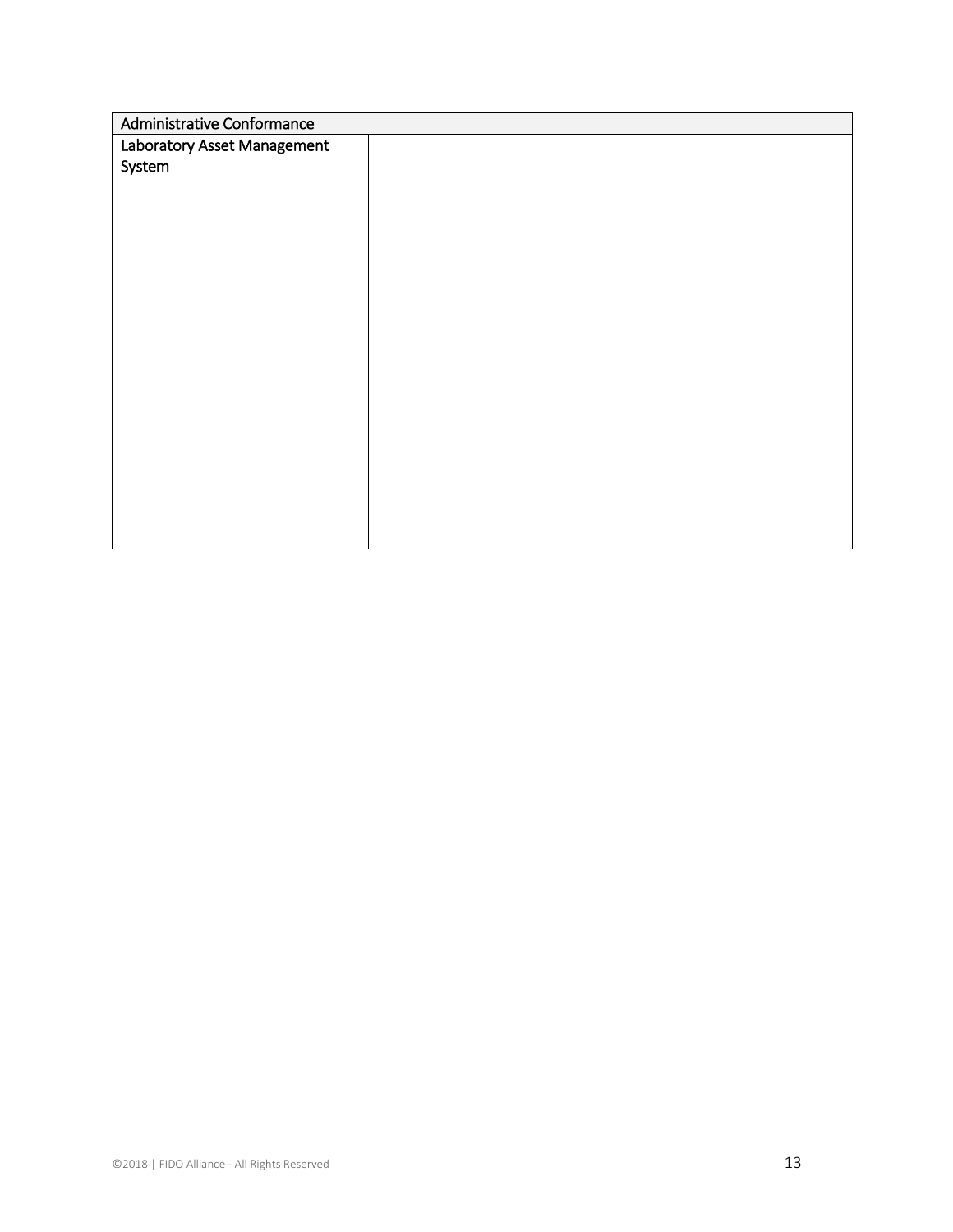## <span id="page-13-0"></span>2.6 Technical Expertise

Please provide the following evidence of technical expertise:

| <b>Technical Expertise</b>        |  |  |  |
|-----------------------------------|--|--|--|
| <b>Experience with FIDO</b><br>1. |  |  |  |
| Specifications or similar         |  |  |  |
| technologies                      |  |  |  |
| (Please include statement of      |  |  |  |
| the evaluation projects, scope,   |  |  |  |
| and work carried out)             |  |  |  |
|                                   |  |  |  |
|                                   |  |  |  |
|                                   |  |  |  |
|                                   |  |  |  |
|                                   |  |  |  |
|                                   |  |  |  |
|                                   |  |  |  |
|                                   |  |  |  |
|                                   |  |  |  |
| 2.<br>Experience in Testing: Lab  |  |  |  |
| must have at least two years      |  |  |  |
| of experience of testing in the   |  |  |  |
| domain (Fingerprint, iris/eye,    |  |  |  |
| voice, etc.) in which it is       |  |  |  |
| seeking Accreditation. This       |  |  |  |
| includes Live Subject Testing,    |  |  |  |
| which is ideally met with         |  |  |  |
| testing at least 123 unique       |  |  |  |
| individuals. (Please include      |  |  |  |
| evidence of testing within the    |  |  |  |
| domain seeking accreditation,     |  |  |  |
| and indicate experience in Live   |  |  |  |
| Subject Testing that meets this   |  |  |  |
| requirement)                      |  |  |  |
|                                   |  |  |  |
|                                   |  |  |  |
|                                   |  |  |  |
|                                   |  |  |  |
|                                   |  |  |  |
|                                   |  |  |  |
|                                   |  |  |  |
|                                   |  |  |  |
|                                   |  |  |  |
|                                   |  |  |  |
|                                   |  |  |  |
|                                   |  |  |  |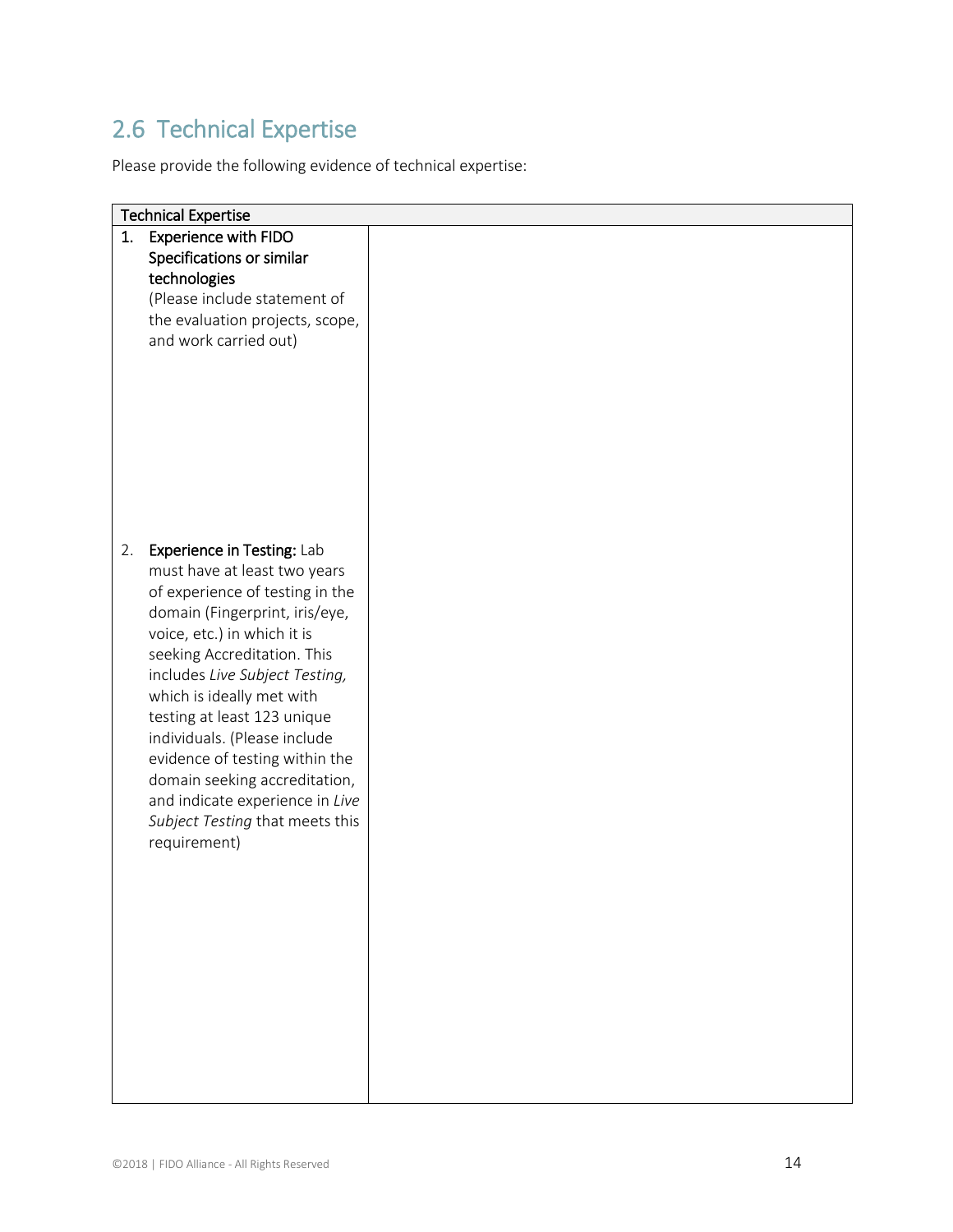| 3.<br><b>Experience with Presentation</b><br>Attack Detection: Lab must<br>have previous experience with<br>Presentation Attack Detection,<br><b>Presentation Attack</b><br>Instruments for Imposter<br>Attack Transactions. Evidence<br>to support this can be shown<br>if Laboratory has followed the<br><b>Characterizing Attacks to</b><br><b>Fingerprint Verification</b><br>Mechanisms methodology for<br>evaluations. (Please include<br>evidence to support this<br>claim) |                    |                                 |
|------------------------------------------------------------------------------------------------------------------------------------------------------------------------------------------------------------------------------------------------------------------------------------------------------------------------------------------------------------------------------------------------------------------------------------------------------------------------------------|--------------------|---------------------------------|
|                                                                                                                                                                                                                                                                                                                                                                                                                                                                                    |                    |                                 |
| ISO 17025                                                                                                                                                                                                                                                                                                                                                                                                                                                                          | <b>ISO Program</b> | Date Received / Expiration Date |
| <b>Accreditation Program (Biometric</b>                                                                                                                                                                                                                                                                                                                                                                                                                                            |                    |                                 |
| Accreditation): ISO 17025                                                                                                                                                                                                                                                                                                                                                                                                                                                          |                    |                                 |
|                                                                                                                                                                                                                                                                                                                                                                                                                                                                                    |                    |                                 |
| (Provide the accreditation                                                                                                                                                                                                                                                                                                                                                                                                                                                         |                    |                                 |
| certificate provided by an                                                                                                                                                                                                                                                                                                                                                                                                                                                         |                    |                                 |
| internationally recognized national                                                                                                                                                                                                                                                                                                                                                                                                                                                |                    |                                 |
| information security body)                                                                                                                                                                                                                                                                                                                                                                                                                                                         |                    |                                 |
| Note: At least one of the following                                                                                                                                                                                                                                                                                                                                                                                                                                                |                    |                                 |
| ISO area of accreditations is                                                                                                                                                                                                                                                                                                                                                                                                                                                      |                    |                                 |
| required:                                                                                                                                                                                                                                                                                                                                                                                                                                                                          |                    |                                 |
| ISO/IEC 19795-1:2006:                                                                                                                                                                                                                                                                                                                                                                                                                                                              |                    |                                 |
| Information Technology                                                                                                                                                                                                                                                                                                                                                                                                                                                             |                    |                                 |
| Biometric<br>$\circ$                                                                                                                                                                                                                                                                                                                                                                                                                                                               |                    |                                 |
| performance testing                                                                                                                                                                                                                                                                                                                                                                                                                                                                |                    |                                 |
| and reporting-Part 1:                                                                                                                                                                                                                                                                                                                                                                                                                                                              |                    |                                 |
| Principles and                                                                                                                                                                                                                                                                                                                                                                                                                                                                     |                    |                                 |
| framework<br>ISO/IEC 30107-3:2017:                                                                                                                                                                                                                                                                                                                                                                                                                                                 |                    |                                 |
| Information Technology                                                                                                                                                                                                                                                                                                                                                                                                                                                             |                    |                                 |
| Biometric<br>$\circ$                                                                                                                                                                                                                                                                                                                                                                                                                                                               |                    |                                 |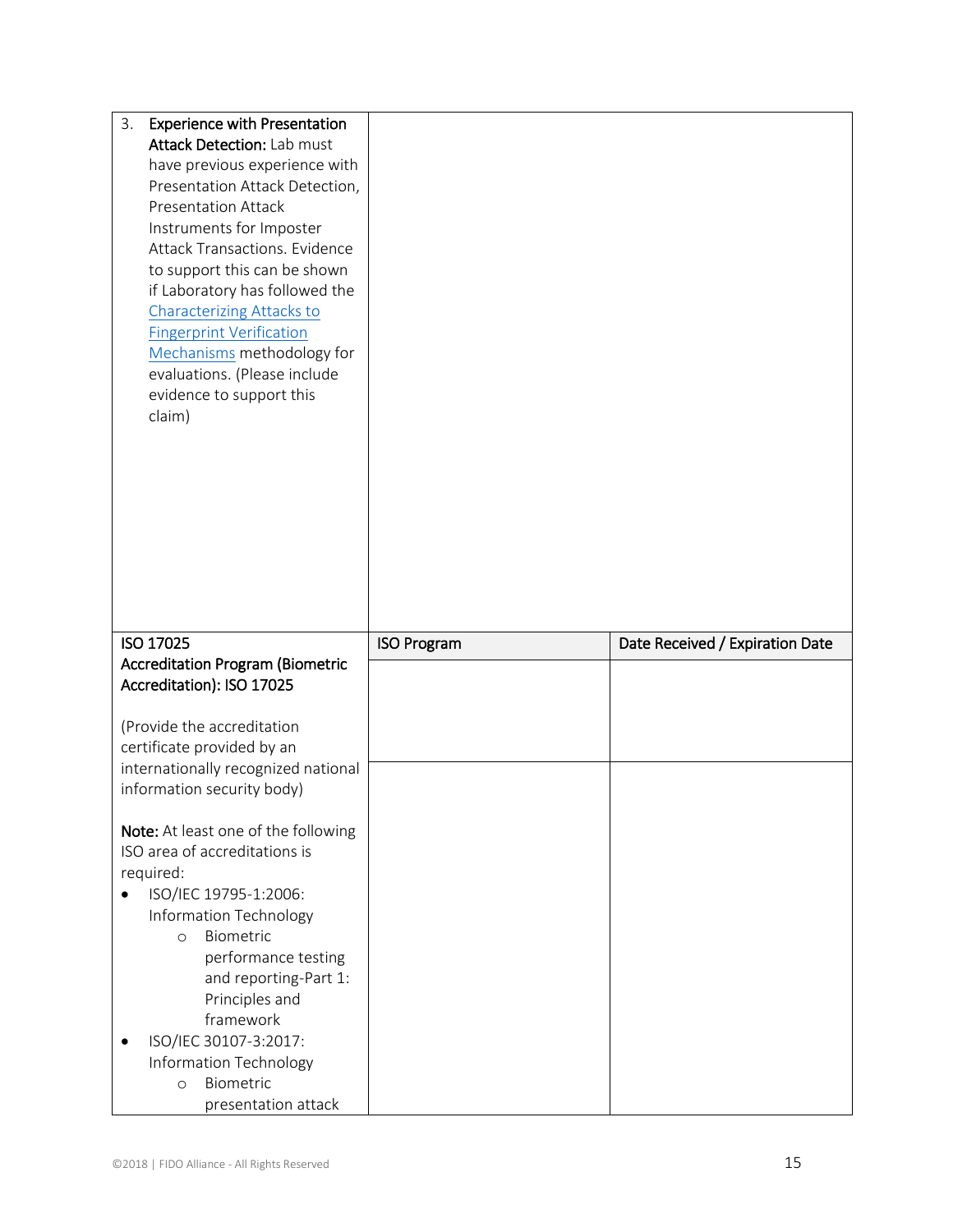| detection - Part 3:                      |                               |                                 |
|------------------------------------------|-------------------------------|---------------------------------|
| Testing and reporting                    |                               |                                 |
|                                          |                               |                                 |
|                                          |                               |                                 |
|                                          |                               |                                 |
| <b>Approved Accreditation (Biometric</b> | <b>Approved Accreditation</b> | Date Received / Expiration Date |
| Accreditation): Third-Party              |                               |                                 |
| <b>Accreditation Accepted Programs</b>   |                               |                                 |
|                                          |                               |                                 |
| (Provide the accreditation               |                               |                                 |
| certificate)                             |                               |                                 |
|                                          |                               |                                 |
| Note: A lab must be able to              |                               |                                 |
| demonstrate the ability to achieve       |                               |                                 |
| all required testing services: pre-      |                               |                                 |
| testing, online testing, offline         |                               |                                 |
| testing, self-attestation, and PAD).     |                               |                                 |
| To meet the evidence testing             |                               |                                 |
| requirements, At least one of the        |                               |                                 |
| Approved Accreditations is               |                               |                                 |
| Required:                                |                               |                                 |
| <b>NIST NVLAP: Biometrics</b>            |                               |                                 |
| <b>Testing LAP</b>                       |                               |                                 |
| 30/BTA<br>$\circ$                        |                               |                                 |
| <b>Biometrics Testing</b>                |                               |                                 |
| and Analysis                             |                               |                                 |
| 30/ST Scenario<br>$\circ$                |                               |                                 |
| Testing - Human                          |                               |                                 |
| Crew (Laboratory)                        |                               |                                 |
| 30/SLT System<br>$\circ$                 |                               |                                 |
| Level Testing                            |                               |                                 |
| (Enrollment/Verifi                       |                               |                                 |
| cation)                                  |                               |                                 |
| 30/CPST<br>$\circ$                       |                               |                                 |
| Conformance to                           |                               |                                 |
| Performance                              |                               |                                 |
| Specifications                           |                               |                                 |
| Testing                                  |                               |                                 |
| Common Criteria:                         |                               |                                 |
| Common Criteria Licensed                 |                               |                                 |
| Lab: Must have evaluated                 |                               |                                 |
| an implementation                        |                               |                                 |
| against at least one of the              |                               |                                 |
| following Protection                     |                               |                                 |
| Profiles (PP):                           |                               |                                 |
| Biometric<br>$\circ$                     |                               |                                 |
| Verification                             |                               |                                 |